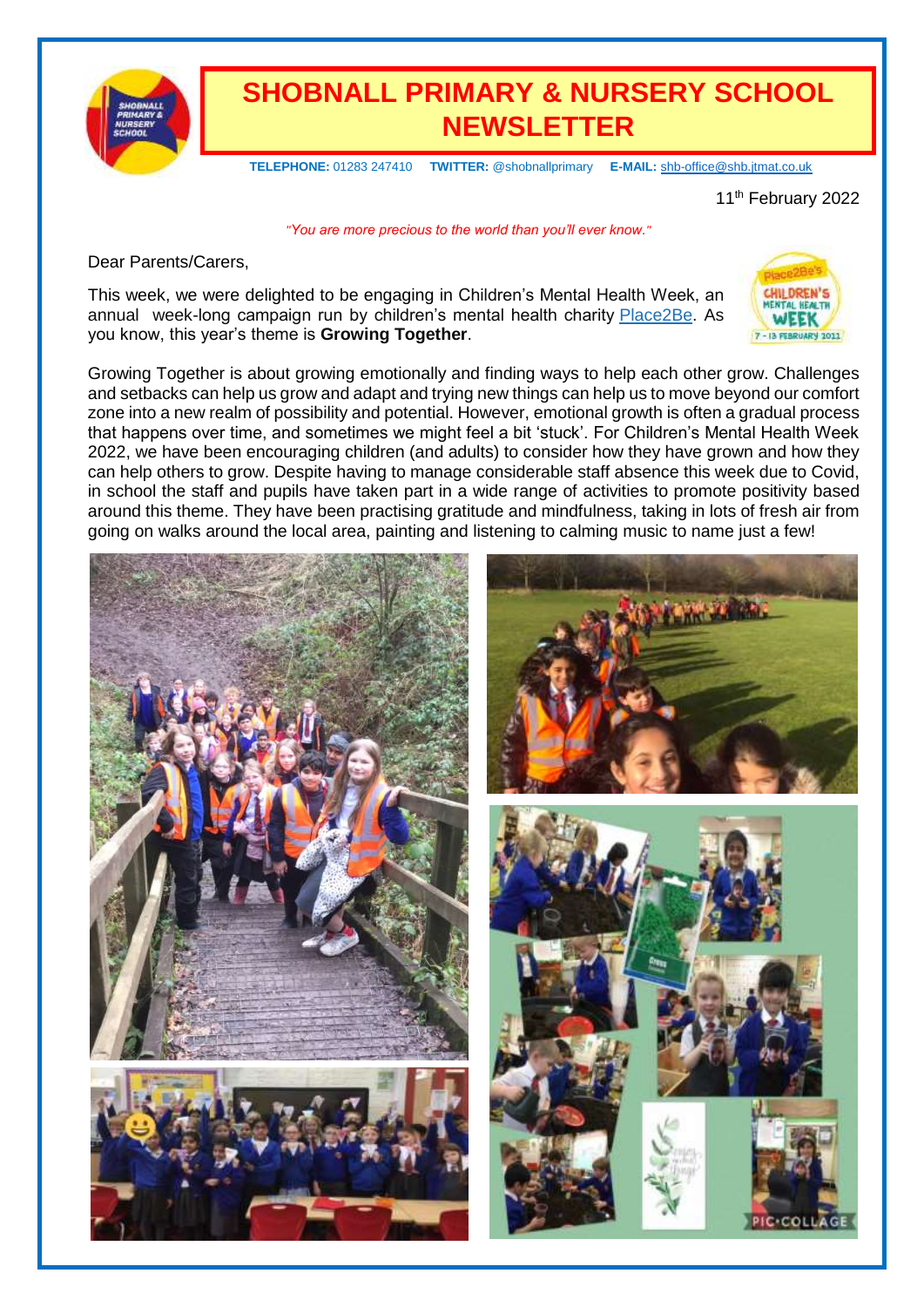Further information on Children's Mental Health week and resources that can be adapted to use at home are available here:

Parents and Carers - [Children's Mental Health Week \(childrensmentalhealthweek.org.uk\)](https://www.childrensmentalhealthweek.org.uk/parents-and-carers/)



All of this work coincides with our successful reassessment of the Wellbeing Award for Schools! Many strengths were identified by the assessor and we are delighted to have had our achievements recognised and celebrated once again! This is a whole school community effort and we must thank all stakeholders for their invaluable contributions in helping the school achieve this accolade for the second time. Well done, EVERYONE!

Whilst there have been no further changes to existing coronavirus measures this week, it has been tricky in school covering staff absences. Other schools in the area are experiencing similar difficulties. The staff who are fit and well have risen to the challenge and covered their colleagues to ensure that face-to-face learning can continue. Apologies if there has been a change to your child's usual routine, but a huge thank you must go out to all those staff who have been able to step into the breach at a moment's notice to ensure high quality learning can continue. We have heard news this week that all current measures, including isolation rules, are due to be scrapped imminently, so please look out for further information on the [Covid-19 Info](https://shobnallprimaryschool.co.uk/covid-19/) page when it is announced.

Finally, thank you to all those who were able to attend the virtual parent consultations this week and for sharing so much positive feedback with the class teachers. From all of us here in school, we hope that you have a great weekend and we look forward to seeing you all again on Monday! Enjoy!

#### **Tesco Burton 'Win a 32" Sharp Smart TV for your School' Competition**

Could you write a poem about what you love to help school win a 32" Sharp Smart TV? Well, if you can, please submit an entry to Community Champion Michelle Parry at Tesco, Burton for a chance to win this amazing prize! We have registered the school's interest and hope that as many children as possible are able to take part! Children have until the end of February to enter. Good luck!





#### **Pupil Achievements!**

We have received great news about some of our pupils' achievements outside of school that we wanted to share with you…

Beatrix has been fundraising for the Little Princess Trust. Last weekend, she had just over 12" of her hair cut off for the charity raising **£275**! We are very proud of her!

If you have any achievements that you would like to share with us, please email the school office and we will be more than happy to add them to the newsletter!

#### **PFA Valentine Disco**

A HUGE thank you to the PFA for organising tonight's valentine themed disco for the children. Once the profits have been totalled up, we will let you know how much has been raised! Thank you to all those who have been able to support this event, either by buying tickets or volunteering. Your help is very much appreciated! Your

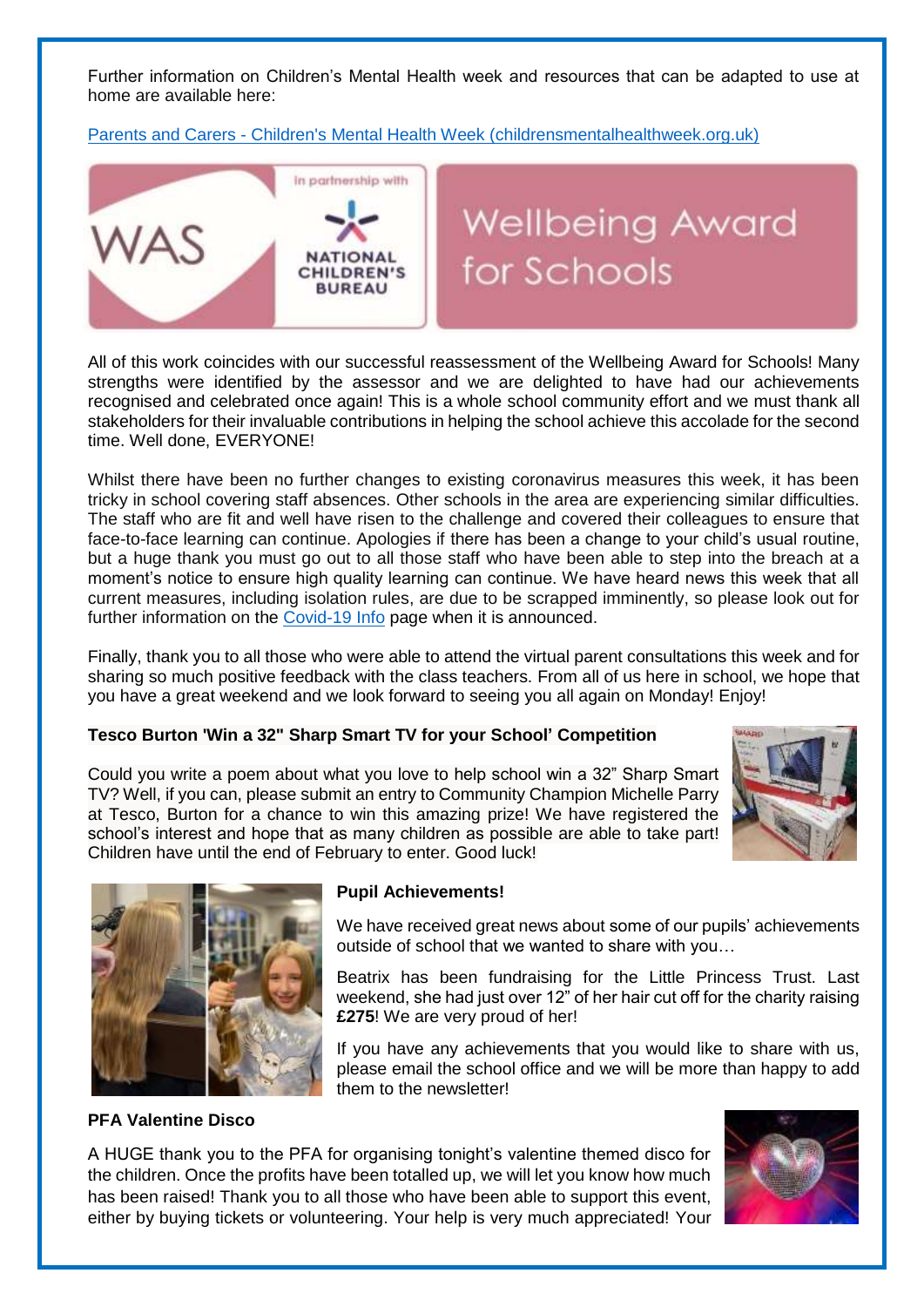fundraising has ensured work has now begun on our sensory garden, which the PFA hope to have completed by the spring. We have also begun to explore quotes for the new trim trails for infants and juniors. The children have been choosing the components they would like and it is hoped that work can also begin on these very soon!

Please note the dates of the next set of fundraising events due to take place in the spring term:

- Spring Coffee Morning, Friday 25 March 2022, 9.00 11.00am
- Easter Bingo, Wednesday 6 April 2022, 5.00pm

#### **Valentine's Day**

St. Valentine's Day is celebrated every year on 14 February. Hundreds of years of traditions and customs have made it into this occasion that we observe today. Here are some interesting facts about the day dedicated to love:

 Every year, thousands of romantics send letters addressed to Verona, Italy to "Juliet", the subject of the timeless romantic tragedy, "Romeo and Juliet." The city marks the location of the Shakespearean tale, and the letters that reach the city are



dutifully answered by a team of volunteers from the Juliet Club. Each year, on Valentine's Day, the club awards the "Cara Giulietta" ("Dear Juliet") prize to the author of the most touching love letter.

- The Valentine's Day tradition of giving a box of chocolates was started in the 19th century by Richard Cadbury, a scion of a British chocolate manufacturing family. With a new technique recently established at the company to create more varieties of chocolate, Cadbury pounced on the opportunity to sell the chocolates as part of the beloved holiday.
- During the Victorian Era, those who didn't want the attention of certain suitors would anonymously send 'vinegar valentines.' These cards, also called 'penny dreadfuls' were the antithesis of customary valentines, comically insulting and rejecting unwanted admirers. They were later used to target suffragettes in the late 19<sup>th</sup> and early 20<sup>th</sup> century.
- The term "wearing your heart on your sleeve" may have origins in picking a valentine. During the Middle Ages, men would draw the names of women who they would be coupled with for the upcoming year while attending a Roman festival honouring Juno. After choosing, the men wore the names on their sleeves to show their bond during the festivities.
- Cupid has been associated with Valentine's Day for centuries. However, before he was renamed Cupid, he was known to the ancient Greeks as Eros, the god of love. Eros, the son of Greek goddess Aphrodite, would use two sets of arrows—one for love and another for hate—to play with the emotions of his targets. It wasn't until stories of his mischief were told by Romans that he adopted the childlike appearance that we recognise today.

#### **World Book Day – Thursday 3 March 2022**

You will have received a letter from Miss Barnard by now informing you that World Book Day is back and that we will be planning lots of fun reading activities based around reading!

To celebrate **World Book Day** on **Thursday 3 March 2022**, we would like the children (and staff) to have fun and dress up as their favourite book character! Feel free to be as creative as

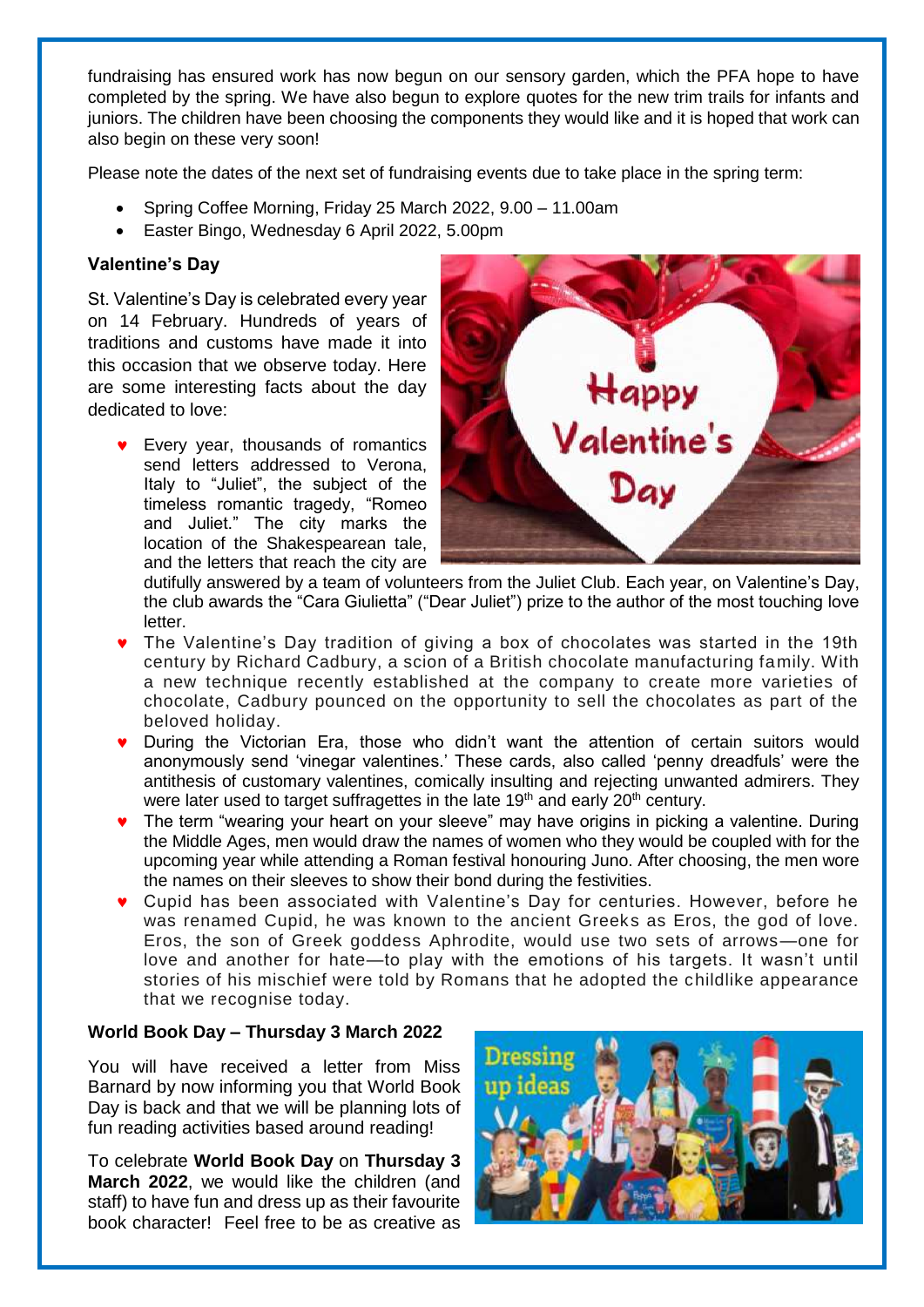you wish! A £5 book token will be on offer for the best costume in each class and you can find some ideas and resources for dressing up here:

<https://www.worldbookday.com/dressing-up-ideas/>

#### **Online Safety Tips**

This week marked Safer Internet Day, promoting the safe use of digital technology for children and young people globally. The UK Safer [Internet](https://saferinternet.org.uk/guide-and-resource/teachers-and-school-staff?utm_source=8%20February%202022%20C19&utm_medium=Daily%20Email%20C19&utm_campaign=DfE%20C19) [Centre](https://saferinternet.org.uk/guide-and-resource/teachers-and-school-staff?utm_source=8%20February%202022%20C19&utm_medium=Daily%20Email%20C19&utm_campaign=DfE%20C19) provides a wide variety of guides and resources to help young people stay safe online. The children had a great day exploring the theme 'All fun and games? Exploring respect and relationships online'.



Young people need to learn to take care of their minds as well as their bodies. Lots of things can damage the way they feel and think, and it's more common than people realise – one in every five children, for example, struggles with their *mental health. Sending memes, jokes and messages online is easy – but* finding the right words to talk to a friend who's having a hard time can be tricky. Designed to be printed out and displayed in schools, our poster could help your child find the right time – and the right way – to check in with a friend.

In the guide, you'll find tips such as sending nice messages, asking how you can help someone and being a good listener.

| 11th Oct. 8th Nov. 29th Nov.<br>WEEK <sub>2</sub>    | MONDAY                                                                  | TUESDAY                                                                | WEDNESDAY                                                             | THURSDAY                                                                                    | FRIDAY                                                   |
|------------------------------------------------------|-------------------------------------------------------------------------|------------------------------------------------------------------------|-----------------------------------------------------------------------|---------------------------------------------------------------------------------------------|----------------------------------------------------------|
| <b>MAIN DISH</b>                                     | Chicken with a side<br>of BBQ sauce                                     | Pork meatballs in a<br>tomato sauce                                    | Roust turkey and<br>stuffing                                          | All day breakfast                                                                           | Fish fingers                                             |
| <b>VEGETARIAN</b><br><b>MAIN DISH</b>                | Margherita pizza                                                        | Vegetarian<br><b>Bolognese</b>                                         | Quorn fillet and<br>stuffing                                          | Vegetarian all day<br>breakfast                                                             | <b>Quorn nuggets</b>                                     |
| $\mathbf{5}$<br><b>ACCOMPANIMENTS</b>                | <b>Herby</b> diced<br>potatoes<br>Garden peas<br>Sweetcorn<br>Salad bar | <b>Pasta</b><br>Garlic bread<br>Broccoli<br>Carrot batons<br>Salad bar | <b>Roast potatoes</b><br>Green cabbage<br>Sliced carrots<br>Salad bar | Bread wedge<br><b>Baked</b> tomatoes<br><b>Mushrooms</b><br><b>Baked</b> beans<br>Salad bar | Chins<br>Sweetcorn<br>Mushy peas<br>Salad bar            |
| DESSERTS                                             | Chocolate sponge<br>and custard                                         | Fruity flapjack                                                        | Strawberry jelly<br>and fruit                                         | Shortbread                                                                                  | Fresh fruit and ice<br>cream                             |
| 6<br><b>FRESH FRUIT</b><br><b>E YOGHURT</b>          | Fresh fruit and<br>voghurt                                              | Fresh fruit and<br>yoghurt                                             | Fresh fruit and<br>yoghurt                                            | Fresh fruit and<br>yoghurt                                                                  | Fresh fruit and<br>yoghurt                               |
| <b>JACKET POTATOES</b><br><b><i>E SAMDWICHES</i></b> | Jacket potato and<br>sandwiches with<br>various fillings                | Jacket potato and<br>sandwiches with<br>various fillings               | Jacket potato and<br>sandwiches with<br>various fillings              | Jacket potato and<br>sandwiches with<br>various fillings                                    | Jacket potato and<br>sandwiches with<br>various fillings |

#### **Hot Lunch Options – 14 February to 18 February 2022**

#### **School Uniform Exchange**

Please don't forget the *school uniform exchange*, which continues! There is a box situated by the gate on the school car park for any parents who have items they wish to donate. Please could we ask that these are cleaned and in good condition before placing in the box! Amy Roobottom continues sorting and collating this. As previously stated, if you wish to contact Amy to ask what is available that you might be in need of, please contact the school office via [shb-office@shb.jtmat.co.uk](mailto:shb-office@shb.jtmat.co.uk) and we will ensure this is forwarded to her.

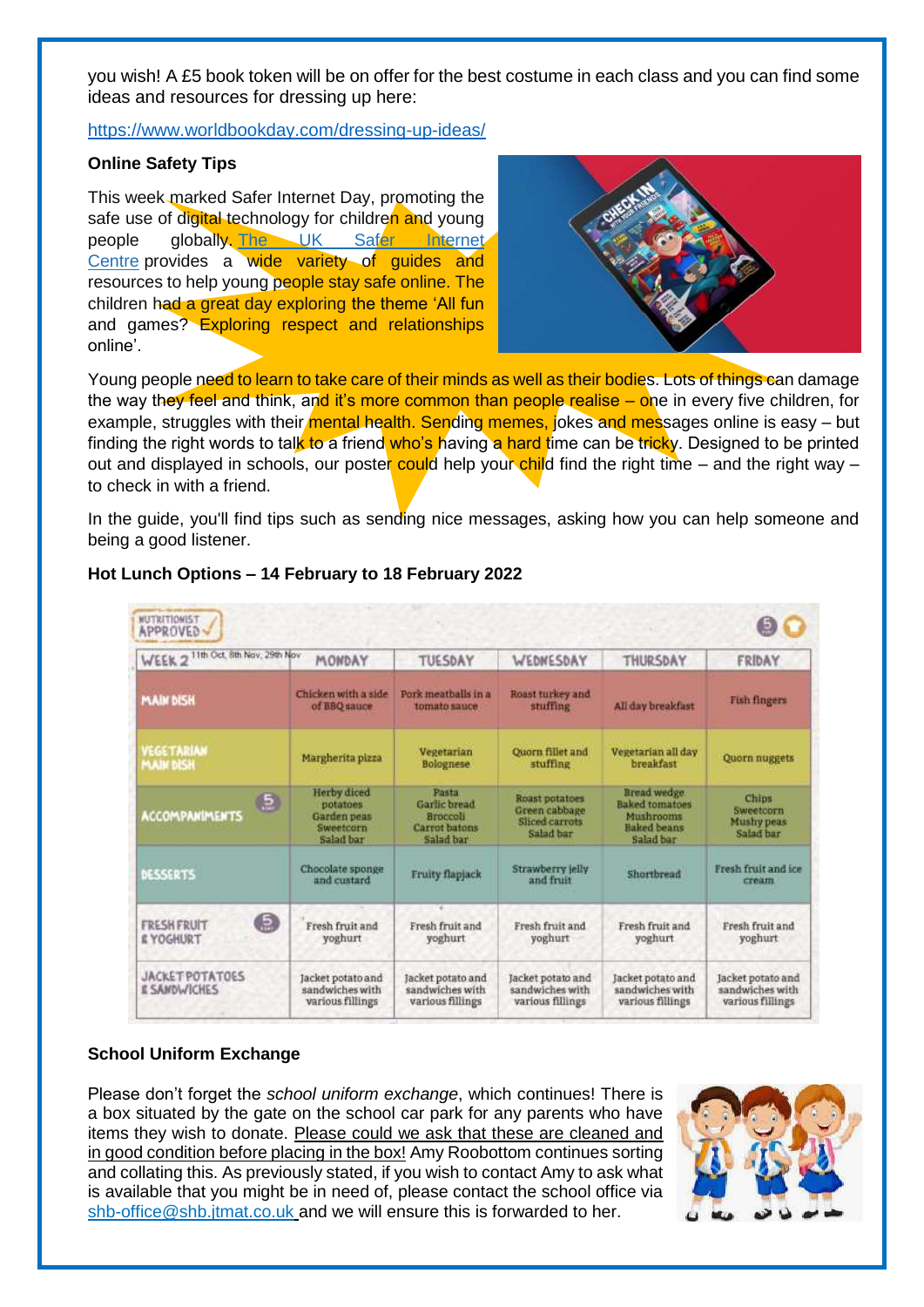# **SHOBNALL SHOWCASE!**

Let's have a sneaky peek as to what has been going on in our classrooms this week…

#### **EYFS**

The Reception children have had a busy week continuing their topic 'Food Glorious Food!' This week the children took part in some planting. They were very excited to follow the steps to plant some cress and can't wait for it to grow so they can use it to make part of a sandwich! There was some great discussion on what plants need to grow and the children are already making careful observations of their own personal cress heads! They also completed some wonderful writing to explain the steps they took to plant their cress.

Wellbeing and mindfulness activities are part of our daily routine in Reception but this week we had some extra special activities to celebrate Children's Mental Health Week. The positive balloon affirmations were by far the



most fun; it was fabulous to hear all of the wonderful things the children had to say about themselves.

The Nursery children have had a wonderful time completing lots of outdoor activities this week and have had fun practicing their bike skills. All EYFS children have developed their understanding of staying safe on the internet with Nursery completing activities linked to the story 'Penguinpig' by Stuart Spendlow and Reception focussing on 'Smartie the Penguin.'

#### **Year 1**



Year 1 have had a fantastic week in school. In English they have completed their space stories and I must say, they have all worked extremely hard on them. The children have expressed a lot of imagination within their stories and they are packed full of mystery. In Maths we have been exploring numbers all the way up to 50! The children have been trying hard and have all had amazing resilience. They have been using base 10 and ten frames to support their learning. We have been learning about animals in science this week and were lucky enough to go bird watching this week and spot all the different species. The children really enjoyed this activity and it was great to see the discussion amongst the children. As it has been Children's Mental Health Week, the children have dabbled in lots of different wellbeing activities like yoga, colouring and mindfulness. It was a pleasure talking to you all at parents evening, have a lovely weekend.

#### **Year 2**

Year 2 have thoroughly enjoyed Children's Mental Health Week this week. Each day the children have done something that supports their overall well-being. On Monday, Year 2 went for a walk to Shobnall Fields with Year 3 – it was so lovely to see all the children revelling in the sunshine. On Tuesday, the children enjoyed having a sing-song at the end of the day. Of course they wanted to belt out some tunes from their current favourite soundtrack… Encanto! On Wednesday, the children requested MORE singing, as is made them feel so happy on Tuesday. The selection included an e-safety song, and 'We Are All In This Together'. As Thursday was another delightfully sunny day, Year 2 enjoyed some extra playtime

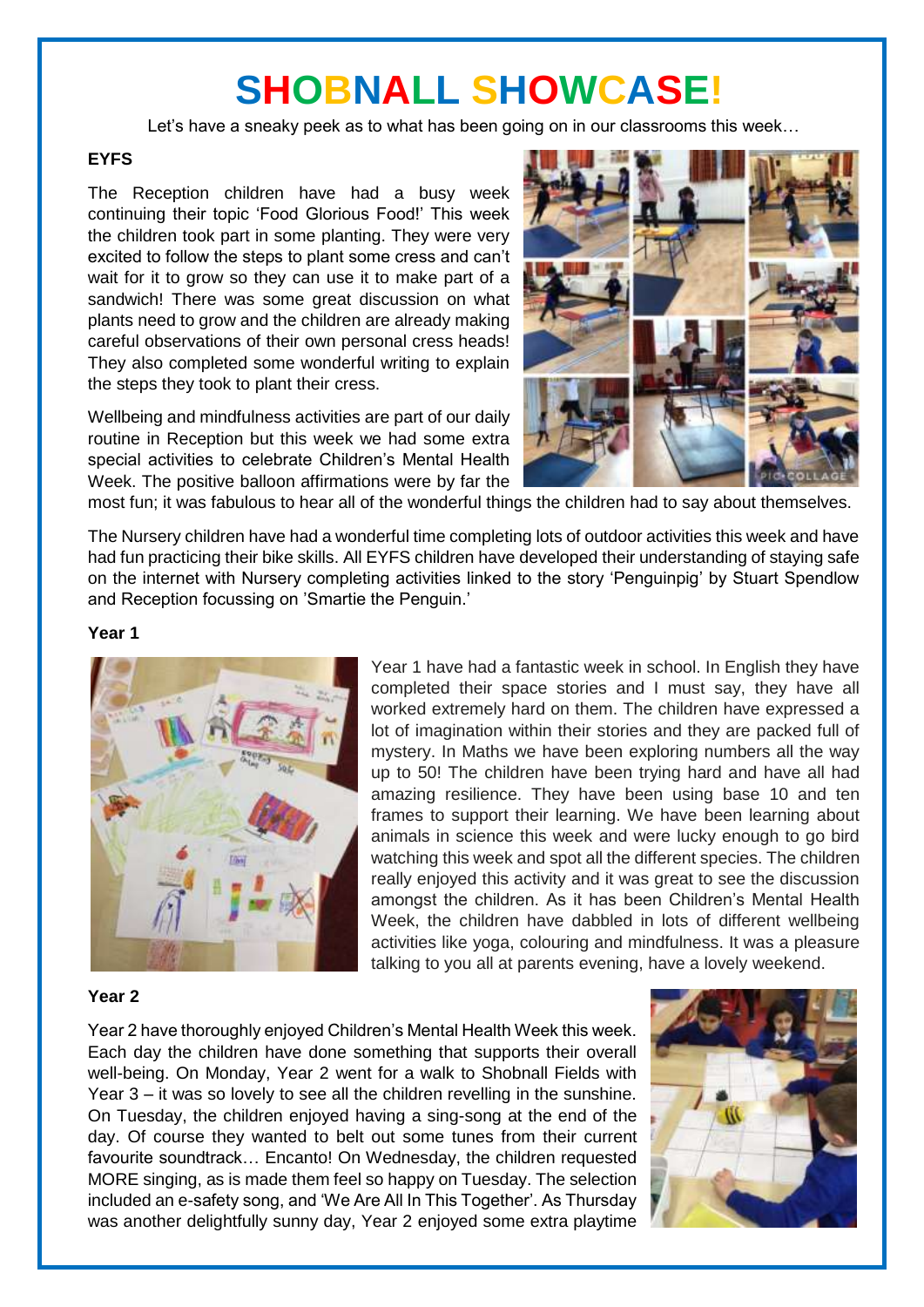to run around. The highlight of the week though, was a movie afternoon in Golden Time where the children watched Encanto, sang along, and most importantly, got ready for the Valentines Disco! In addition to it being Children's Mental Health Week, the children also completed e-safety activities on Tuesday for Safer Internet Day. Year 2 learnt about the different ways to be safe online and explored the topic of 'All fun and games? Exploring respect and relationships online'. Lots of children were astounded to find out the age limits on games and designed a poster with an 'online guardian' that can guide them to make safe choices on games.

#### **Year 3**



On Monday morning the children were extremely shocked when they entered a very messy classroom! A dragon egg was found amongst the mess and the children were intrigued to investigate further to find an explanation. We interviewed Miss Martin-Mills to gather further evidence and we recorded this information in the form of direct speech with the correct punctuation.

Tuesday was 'Safer Internet Day' therefore the children explored how we

can use digital technology in a safe, responsible and positive manner. As a class, we took part in the 'Safer Internet Day Quiz' and other activities to promote respect and relationships online.

It is Children's Mental Health Week this week and Year 3 have taken part in lots of activities to support their understanding and to develop an awareness of mental health. Each morning we have entered the classroom and listened to some relaxing music whilst completing a mindfulness activity. On Monday afternoon, Year 2 and 3 went on a lovely walk to explore the local area and get some fresh air. We have also taken part in cosmic yoga sessions and practiced rainbow relaxation and balloon belly breathing exercises throughout the week.

#### **Year 4**

We have had another lovely week in Year 4! In Maths, the children have been applying their knowledge of timetables to solve area questions, which the children have all done amazing in! The children have finally had the opportunity to write their explanation texts on the water cycle, which have been wonderful to read. Linked to this, we have also started our Science topic of looking at states of matter. A topic I



know the children are really interested in learning more about. We have also finished off our RE unit for this half term, where the children have been looking at the Buddhists teaching of love and compassion and identifying how we can take that teaching into our own lives. A super week Year 4!

#### **Year 5**

This week, Year 5 have been raising awareness of Children's Mental Health Week in school by having a lovely walk in the fresh air around the school grounds. The children took part in a music appreciation session which they really enjoyed. On Tuesday 8 February it was Safer Internet day. Year 5 were learning about different apps and their age limits. The children created posters about a specific app explaining the risks of using it.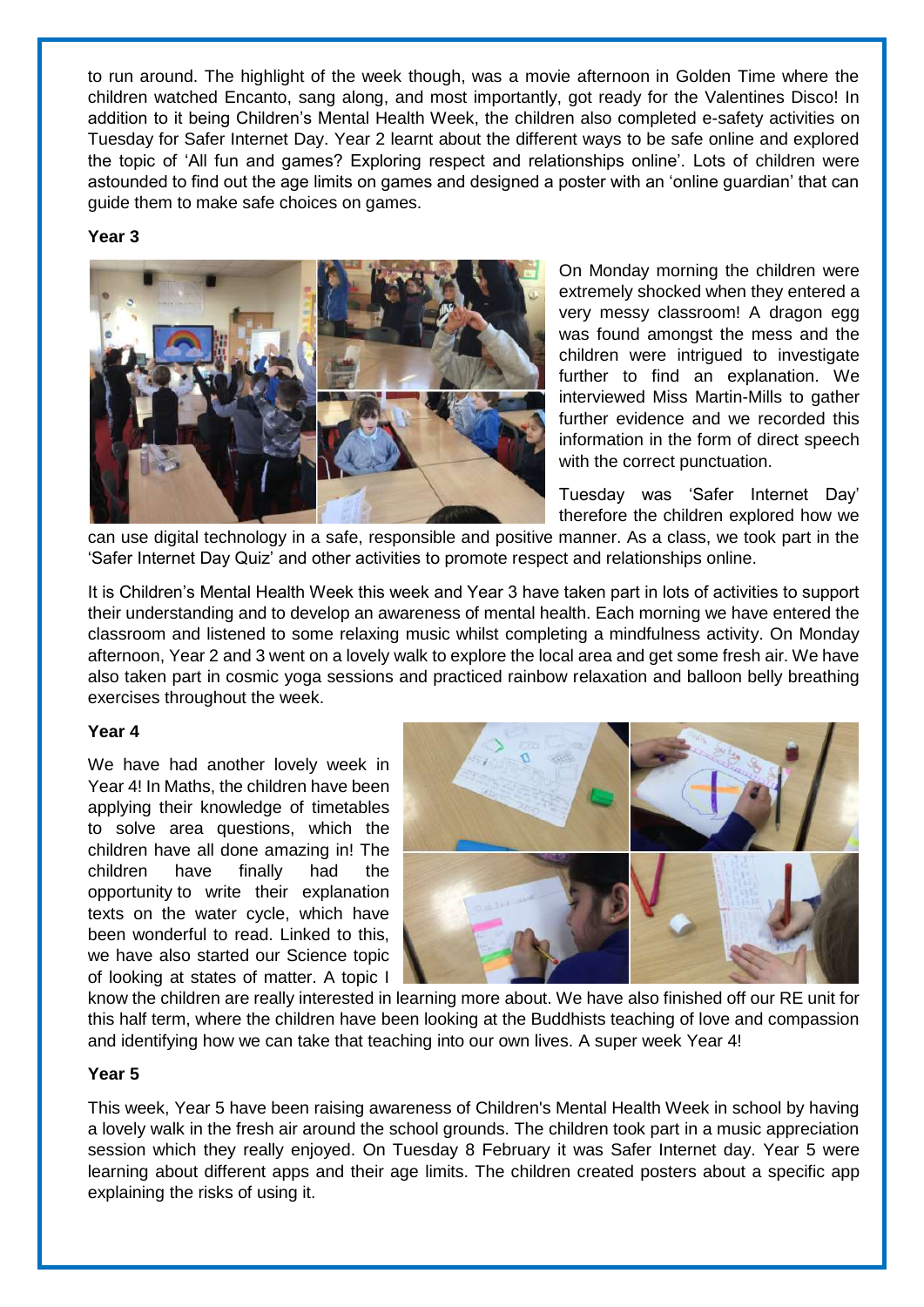#### **Year 6**

Year 6 have loved sharing their memories from Laches Wood with each other this week - it has been great to hear about all of the fun they had. In English, we are going to use our experiences to write our own recounts as part of a new writing unit. In maths, we have continued with our percentages module, where our knowledge of times tables has been very important in ensuring accuracy and efficiency. In reading, we have been



enjoying hearing all about the adventures of Alex Rider in Stormbreaker before considering how the

author builds tension and excites the reader.

#### **Reading Corner**

This week's recommended read is for children aged 9+…

#### **Circus Maximus: Rivals on the Track**

*Written by Annelise Gray*

Dido, the daring charioteer, won readers' hearts in *Race to the [Death](https://www.lovereading4kids.co.uk/book/17920/Circus-Maximus-Race-to-the-Death-by-Annelise-Gray.html)*, in which she defied the rules to compete in the Circus Maximus, though disguised as a boy, escaping the wrath of Caligula to race another day with her horse Porcellus. Their second outing is just as thrilling. Still hiding from the emperor and now with a price on her head, Dido is living with her uncle in Utica, on the coast of North Africa. She and Porcellus are lying as low as they can to avoid the bounty hunters on their trail, but racing is in their blood and when fate brings her to a brand-new track and a new competition, Dido must take the reins again. With new friends, old enemies



and more gorgeous, spirited horses, this is unputdownable stuff! Annelise Gray steers the plot like one of her expert charioteers, a light hand but fully in control and there's a perfect balance between character, adventure and history. Readers will gallop through this!

#### **Head Teacher's Awards Lunchtime Star Awards**

| <b>Reception</b> | Ayesha F    | Evie J             |
|------------------|-------------|--------------------|
| <b>Year 1</b>    | Musa H      | Amara I            |
| <b>Year 2</b>    | Alicia F    | Hadi K             |
| <b>Year 3</b>    | Noah O      | Jibreel Q          |
| <b>Year 4</b>    | Evelina K   | <b>Beatrix M-B</b> |
| <b>Year 5</b>    | Chaanakya S | Ameen A            |
| <b>Year 6</b>    | Qayyam A    | Freya P            |

| <b>Reception</b> | Zayn C         |
|------------------|----------------|
| Year 1           | Ava B          |
| <b>Year 2</b>    | Reece A        |
| <b>Year 3</b>    | Lily J         |
| <b>Year 4</b>    | <b>Ettie D</b> |
| Year 5           | Keeva D        |
| Year 6           | Millie D       |

#### **Team Points**

| Team Points                     | <b>Claymills</b> | <b>Rosliston</b> | <b>Sinai</b>     | Trent            |
|---------------------------------|------------------|------------------|------------------|------------------|
| Points (Week Ending<br>11.02.22 | 159              | 111              | 143              | 172              |
| Position                        | $2nd - 3$ Points | $4th - 1$ Point  | $3rd - 2$ Points | $1st - 4$ Points |
| <b>Running Total</b>            | 20               | 9                | 12               | 19               |

#### **Spring Term Diary Dates**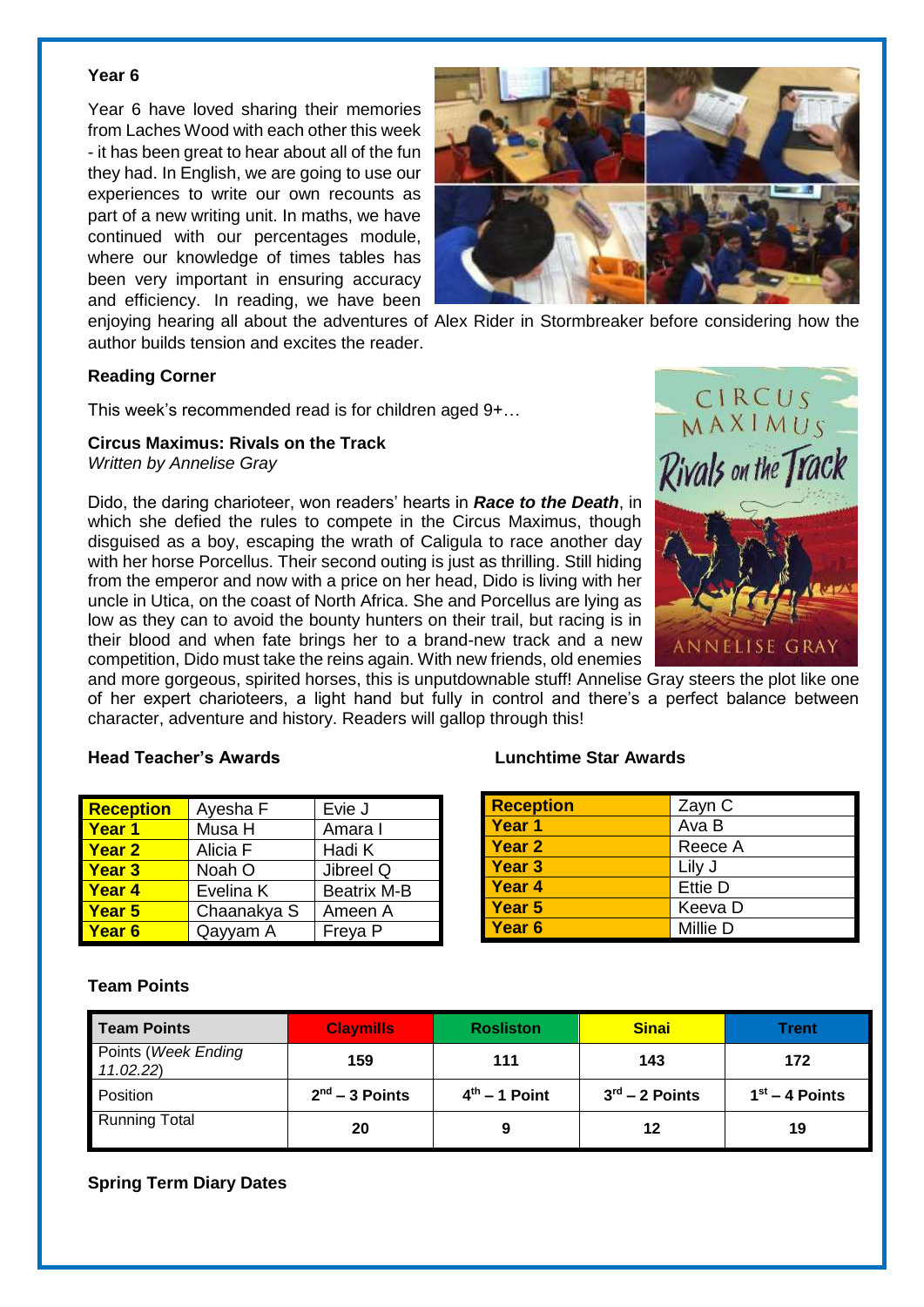| Event                              | Date/Time                             |
|------------------------------------|---------------------------------------|
| <b>School Closes for Half-Term</b> | Friday 18th February 2022             |
| <b>INSET Day</b>                   | Monday 28 <sup>th</sup> February 2022 |
| <b>School Reopens for Pupils</b>   | Tuesday 1 <sup>st</sup> March 2022    |
| World Book Day                     | Thursday 3rd March 2022               |
| Red Nose Day                       | Friday 18th March 2022                |
| Mother's Day Lunches - Reception   | Monday 21 <sup>st</sup> March 2022    |
| Mother's Day Lunches - Year 1      | Tuesday 22 <sup>nd</sup> March 2022   |
| Mother's Day Lunches - Year 2      | Wednesday 23rd March 2022             |
| Mother's Day Lunches - Year 3      | Thursday 24th March 2022              |
| Year 1 Class Assembly              | Thursday 24th March 2022              |
| PFA Spring Coffee Morning          | Friday 25th March 2022                |
| Mother's Day Lunches - Year 4      | Friday 25th March 2022                |
| Mother's Day Lunches - Year 5      | Monday 28th March 2022                |
| Mother's Day Lunches - Year 6      | Tuesday 29th March 2022               |
| Year 3 Class Assembly              | Thursday 31 <sup>st</sup> March 2022  |
| PFA Easter Bingo                   | Wednesday 6 <sup>th</sup> April 2022  |
| <b>School Closes for Easter</b>    | Friday 8 <sup>th</sup> April 2022     |

### **Diary Dates 2021-2022**

| Event/                           | <b>Date/Time</b>                           |
|----------------------------------|--------------------------------------------|
| School Closes for Half-Term      | Friday 18th February 2022                  |
| <b>INSET Day</b>                 | Monday 28th February 2022                  |
| <b>School Reopens for Pupils</b> | Tuesday 1 <sup>st</sup> March 2022         |
| School Closes for Easter         | Friday 8 <sup>th</sup> April 2022          |
| <b>School Reopens for Pupils</b> | Monday 25th April 2022                     |
| May Day Bank Holiday             | Monday 2 <sup>nd</sup> May 2022            |
| Key Stage 2 SATs Week            | Monday 9th May 2022 - Friday 13th May 2022 |
| <b>Young Voices</b>              | Thursday 19th May 2022                     |
| School Closes for Half-Term      | Friday 27th May 2022                       |
| <b>INSET Day</b>                 | Monday 6 <sup>th</sup> June 2022           |
| <b>School Reopens for Pupils</b> | Tuesday 7 <sup>th</sup> June 2022          |
| <b>JTMAT INSET Day</b>           | Friday 8 <sup>th</sup> July 2022           |
| <b>School Closes for Summer</b>  | Wednesday 20 <sup>th</sup> July 2022       |